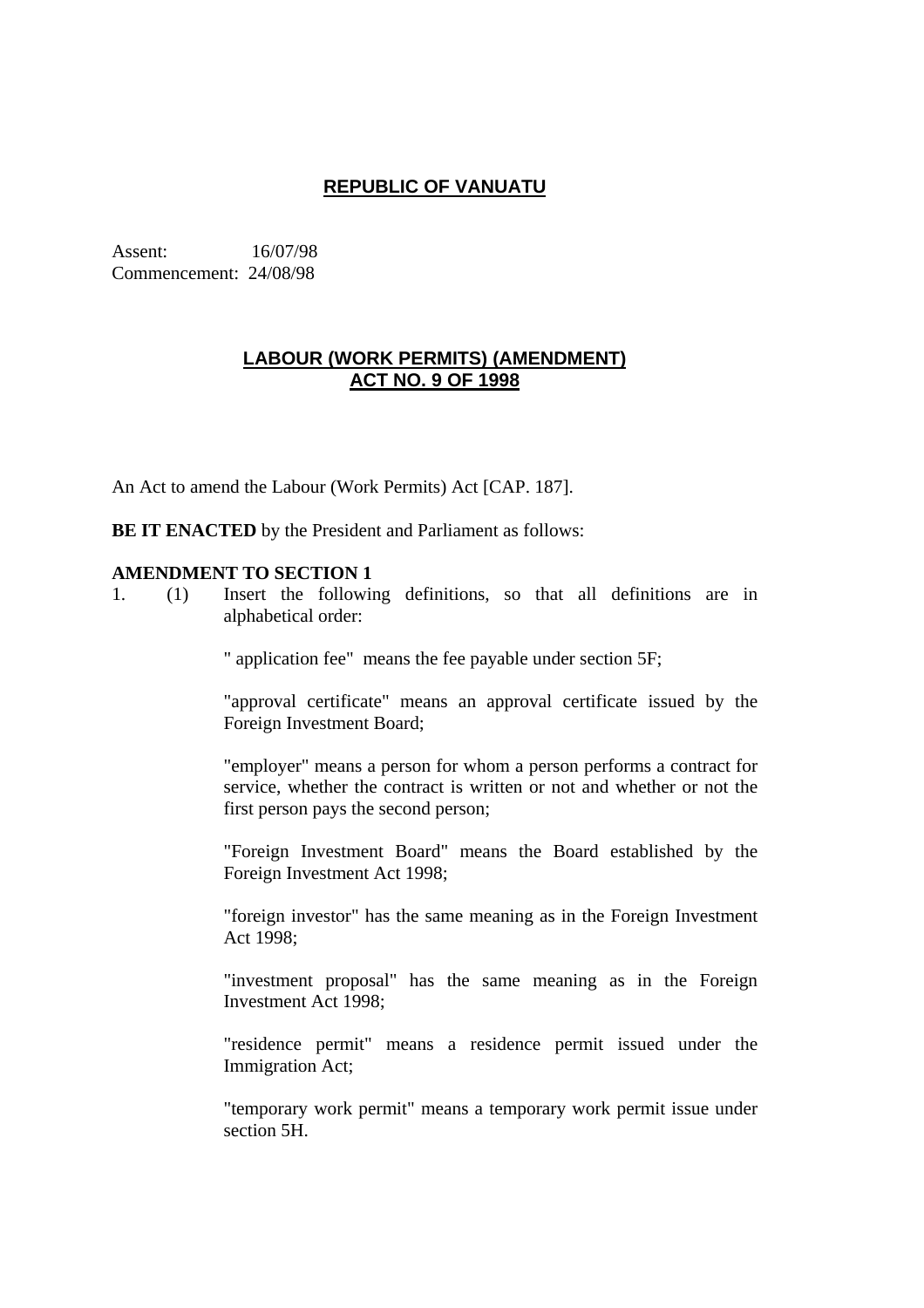- (2) Omit from the definition of "employment" the words, " 'employee' and 'employer' ", substitute the words " and 'employee' ".
- (3) Add at the end of the definition of "worker" the words "but does not include an employer.".

## **AMENDMENT TO SECTION 2 - WORK PERMITS**

- 2. Insert after subsection 2(3) the following subsection:
	- "(3A) However, if the permit is issued because of a decision of the Foreign Investment Board, the Commissioner of Labour must issue the permit for the period stated in the approval certificate issued by the Board.".

### **AMENDMENT TO SECTION 3 - WORK PERMIT TAX**

3. Omit subsection (3), substitute the following subsection:

"(5) The work permit tax payable on the issue of a temporary work permit is Vt15,000. This tax is not refundable if the worker ceases to be employed during the period of the temporary work permit.".

#### **NEW SECTIONS**

4. After section 5, insert the following sections:

#### **"FOREIGN INVESTORS ENTITLED TO WORK PERMITS**

- 5A (1) A foreign investor who has received an approval certificate from the Foreign Investment Board for an investment proposal is entitled to be issued with the work permits specified in the certificate for the proposal.
	- (2) If a foreign investor:
		- (a) produces an approval certificate to the Commissioner of Labour; and
		- (b) lodges an application in accordance with subsection  $2(2)$ ; and
		- (c) pays the work permit tax in accordance with section 3 and the application fee;

the Commissioner must issue to the investor the number of work permits specified in the certificate, for the period specified in the certificate.

- 3 -

#### **ISSUE OF WORK PERMITS TO FOREIGN INVESTORS**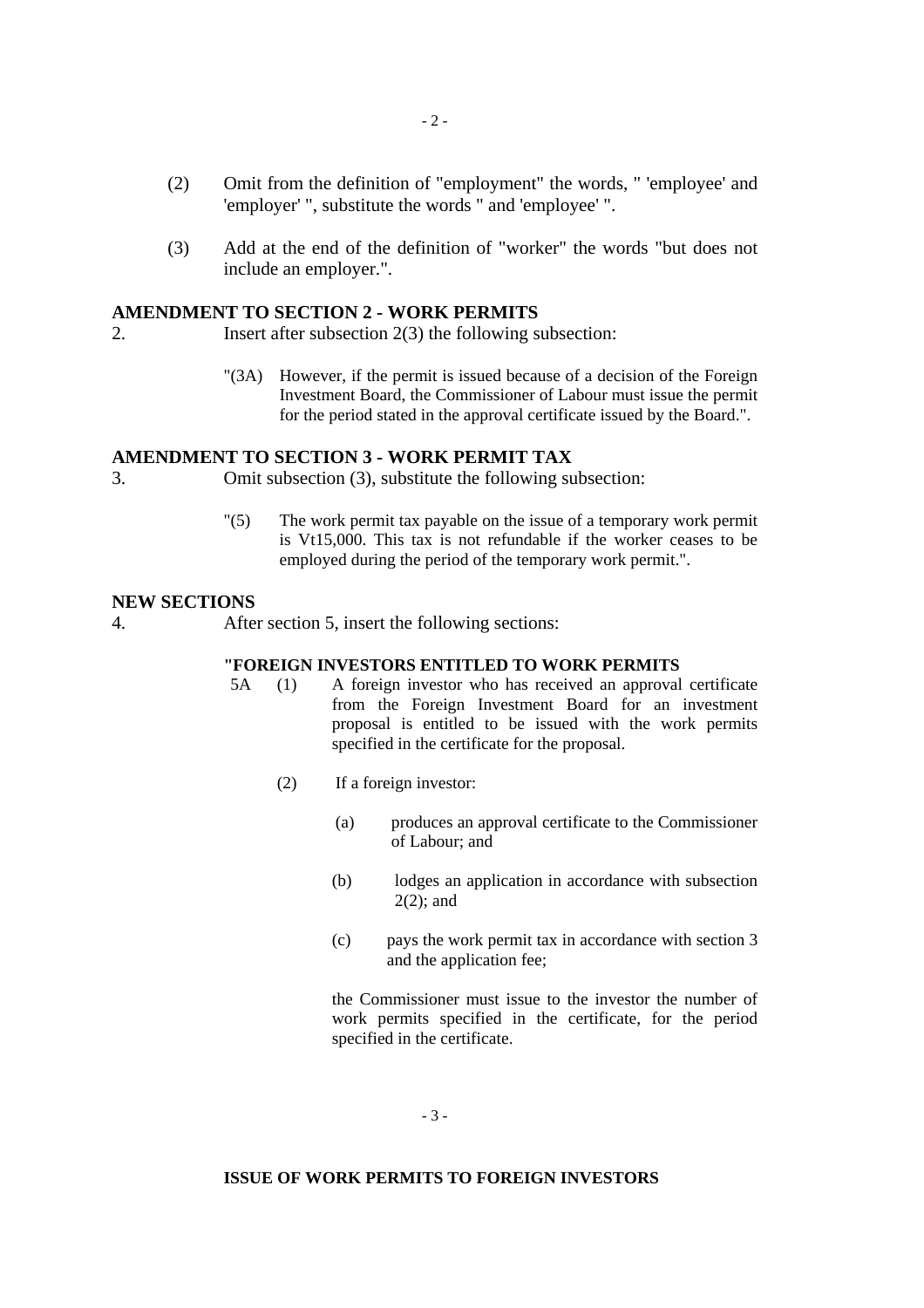- 5B (1) The Commissioner of Labour must issue the work permits within 5 working days after the foreign investor complies with subsection 5A(2).
	- (2) Each work permit remains in force for the period stated in the permit.
	- (3) The foreign investor does not require a work permit to enable himself or herself to carry out the activities involved in the investment proposal.
	- (4) If the Commissioner of Labour is unable for any reason to consider an application from a foreign investor under section 5A, one of the deputy commissioners must consider the application and issue the permit within the time specified in subsection  $(1)$ .

#### **TRAINING**

- 5C (1) When issuing a work permit to a foreign investor, the Commissioner of Labour must tell the person in writing:
	- (a) about the person's obligations to train citizens with the aim of replacing non-citizens in the positions for which the work permits are issued; and
	- (b) that the Commissioner will take into account the amount of training the person has provided in deciding whether to renew the work permits.
	- (2) The foreign investor must tell the Commissioner of Labour, at the end of each financial year, about the training that has taken place during that financial year.

### **REPLACEMENT WORK PERMIT**

- 5D (1) If during the period of a work permit granted to a foreign investor (the "original permit") the person named in the permit leaves Vanuatu:
	- (a) the foreign investor may apply to the Commissioner of Labour for a replacement work permit; and

- 4 -

- (b) on payment of the application fee, the Commissioner of Labour must issue a replacement work permit for the person named in the application.
- (2) A replacement work permit: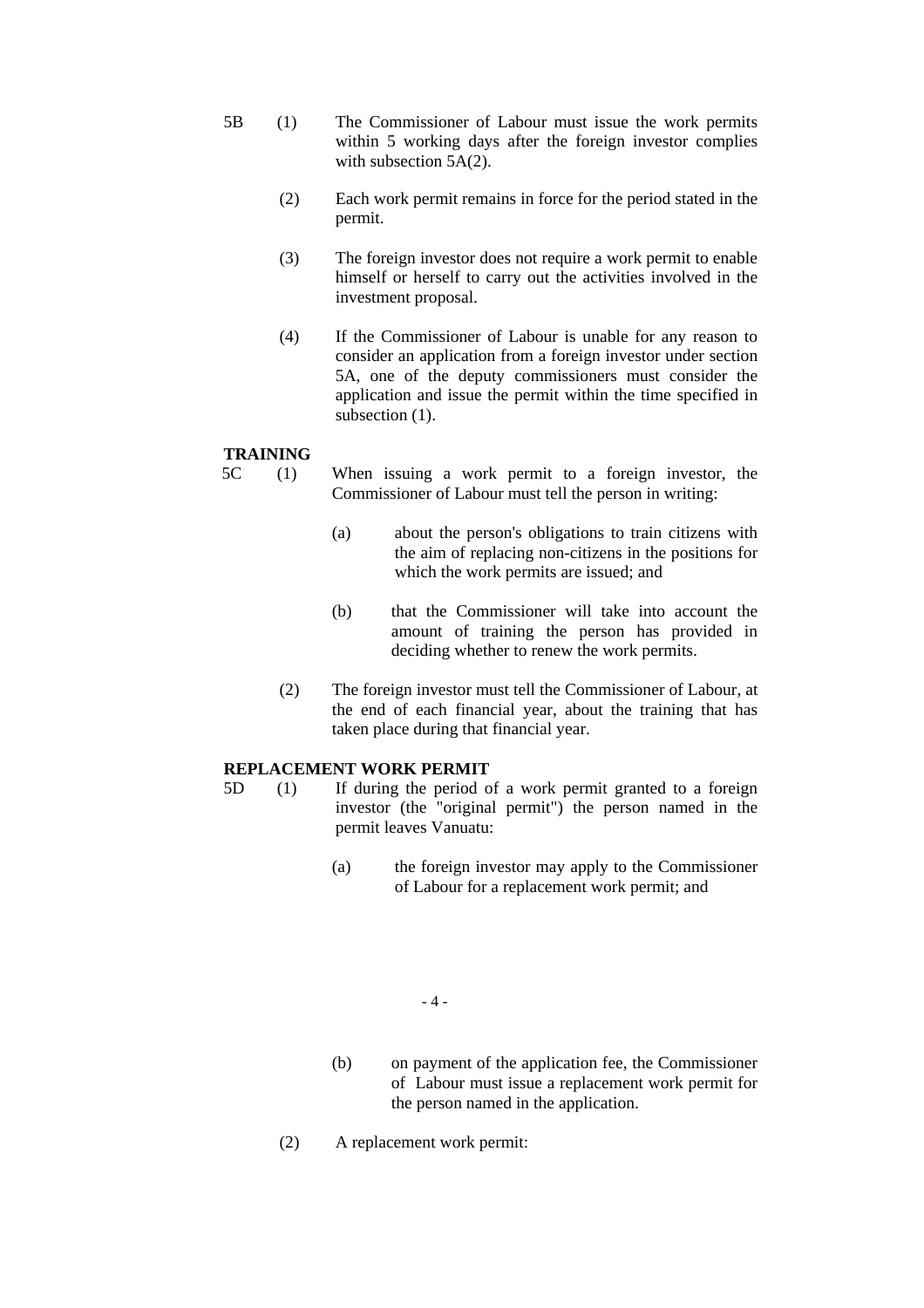- (a) is in force for the remainder of the period of the original permit; and
- (b) is issued subject to the same conditions to which the original work permit was subject.
- (3) In spite of section 3:
	- (a) the foreign investor is not entitled to a refund of the work permit tax paid on the original work permit; and
	- (b) no work permit tax is payable on the issue of the replacement work permit; and
	- (c) the tax paid on the original permit is taken to have been paid on the replacement permit.

#### **RENEWAL OF WORK PERMIT**

- 5E (1) A foreign investor may apply for the renewal of a work permit issued under section 5A or 5D.
	- (2) The foreign investor must:
		- (a) lodge an application, in accordance with the Schedule, at least 30 days before the work permit is due to expire; and
		- (b) pay the work permit tax in accordance with section 3 and the application fee.
	- (3) In deciding whether to renew a work permit, the Commissioner must take into account the amount of training that the foreign investor has provided for citizen workers he or she employs.

#### **FEES**

5F. The application fee payable on an application for a work permit, temporary work permit or exemption under this Act is Vt5,000.

- 5 -

#### **REVOCATION OF WORK PERMIT**

- 5G (1) A work permit issued under this Part is automatically revoked if the residence permit issued to the holder of the work permit is cancelled.
	- (2) If the holder of a work permit fails to pay the work permit tax within 30 days of the date on which the tax becomes due under subsection 3(2):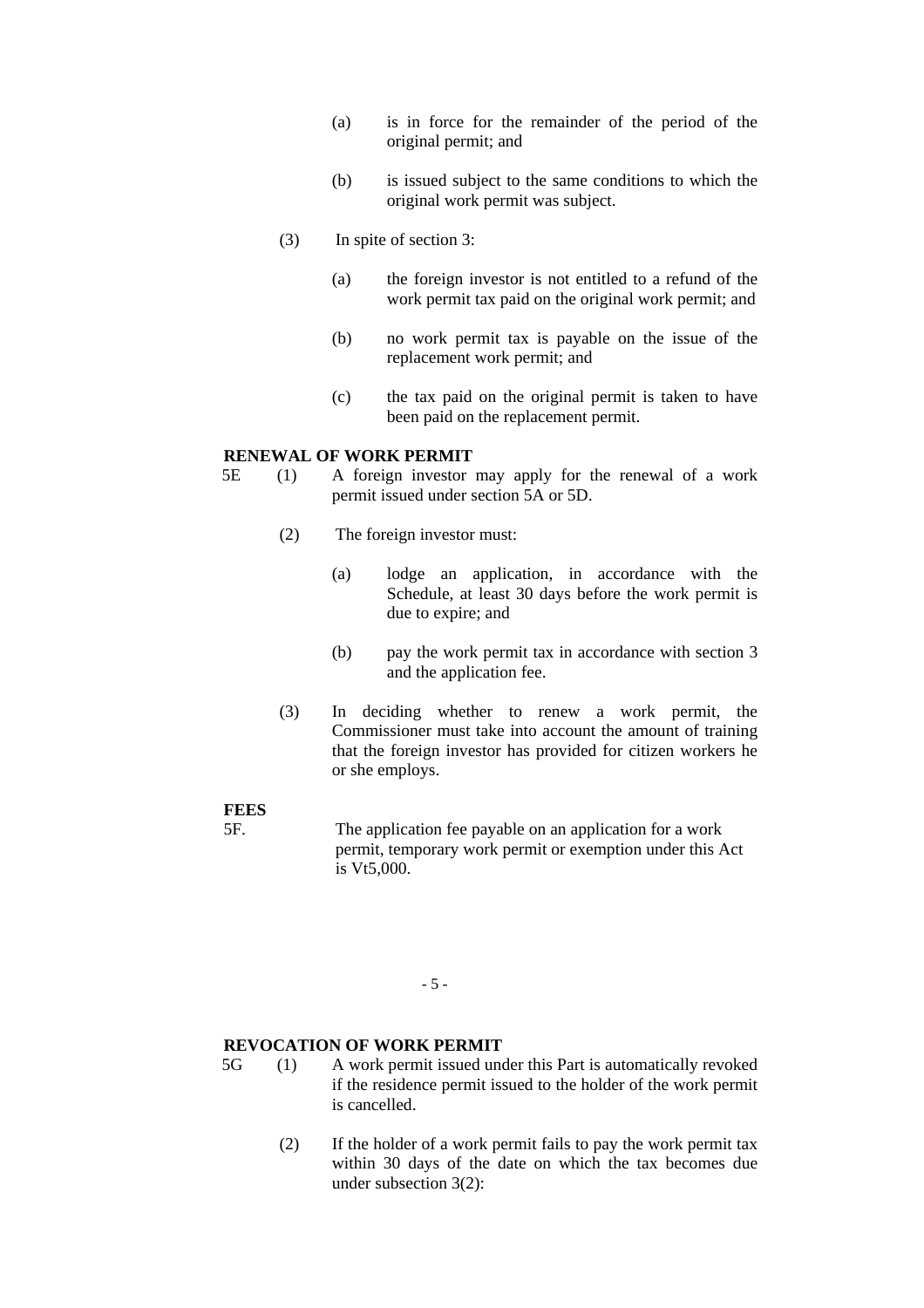- (a) the Commissioner of Labour must give the holder a written notice that the Commissioner will revoke the permit if the tax is not paid within 7 days of the date specified in the notice; and
- (b) if the tax is not paid by that date, the Commissioner must revoke the permit.

#### **TEMPORARY WORK PERMIT**

- 5H (1) The Commissioner of Labour may issue a temporary work permit for a worker who proposes to be employed for 4 months or less if the employer pays:
	- (a) the work permit tax payable under subsection  $3(3)$ ; and
	- (b) the application fee.

#### **EXEMPTION**

- 5J The Commissioner of Labour may exempt an employer from the need to obtain a work permit for a worker if:
	- (a) the worker is to be employed for 1 month or less; and
	- (b) the employer pays the application fee.

#### **APPEAL**

5K (1) If the Commissioner of Labour:

- (a) refuses to issue a work permit under section 5A or 5D; or
- (b) fails to issues a work permit within the time specified in ;subsection 5B(1);

the person who applied for the permit may appeal to the Minister against the refusal or failure.

- 6 -

- (2) The Minister must consider the appeal and make a decision within 30 days of the lodging of the appeal.
- (3) The Minister must:
	- (a) record the decision, and the reason for the decision, in writing; and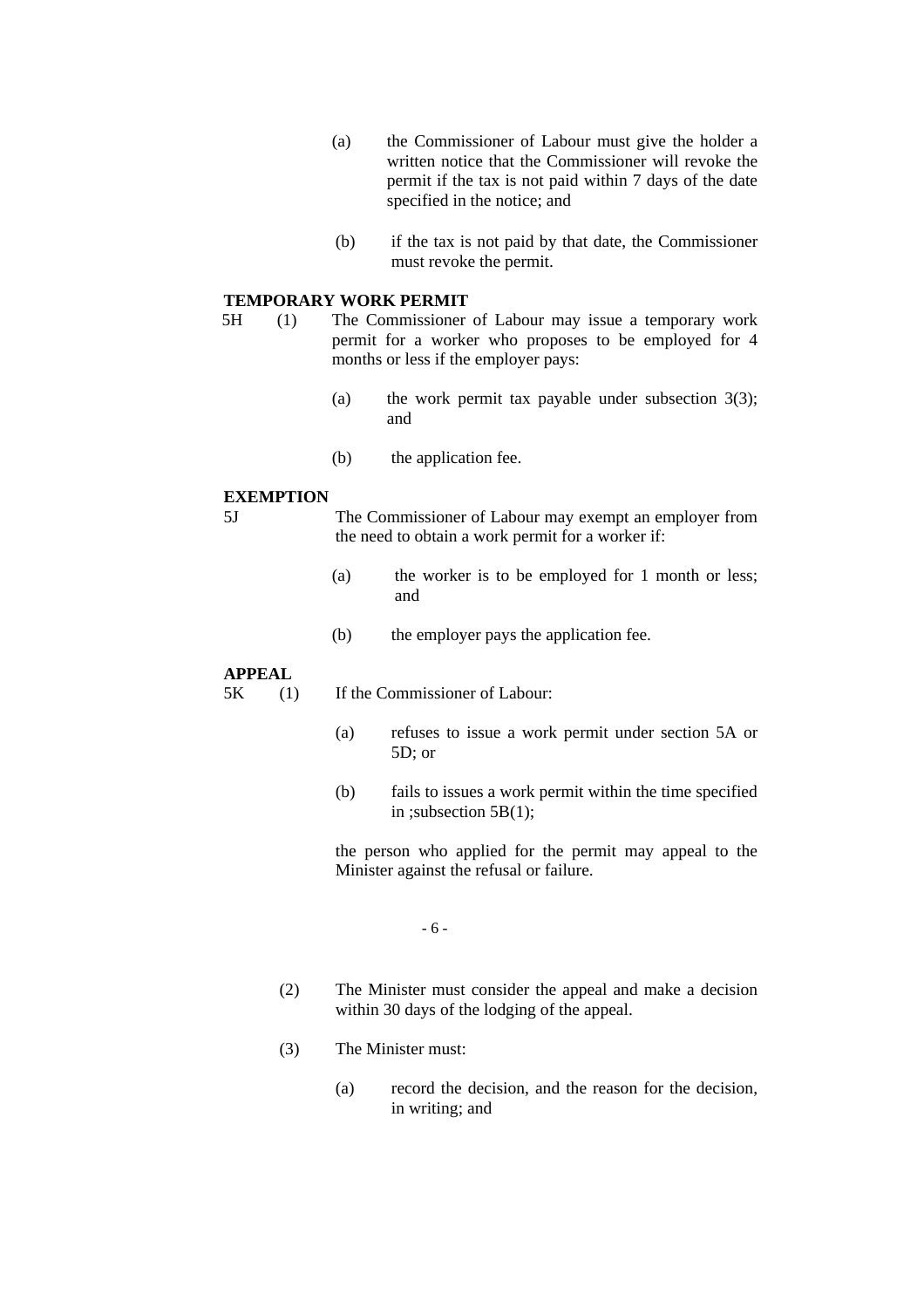- (b) send a copy of the decision and reasons to the employer concerned and to the Foreign Investment Board within 7 days of the decision.
- (4) A person dissatisfied by a decision of the Minister under subsection (2) may appeal to the Supreme Court within 28 days of receiving the notice of the decision.
- (5) The Supreme Court has jurisdiction to hear and determine the matter.
- (6) On an appeal under this section, the Supreme Court may:
	- (a) order that the Commissioner of Labour issue the number of work permits for the positions, and for the period, specified in the order; and
	- (b) make such other order as the court thinks fit.".

#### **SECTION 8 - DECISIONS AND APPEALS**

- 5.Add at the end of the section:
	- "(4) This section does not apply to a work permit issued under section 5A or 5D.".

#### **NEW SECTION 9A**

6.After section 9, insert the following section:

# **CHANGES TO THE LIST OF RESERVED OCCUPATIONS**<br>
"9A (1) Before making a declaration under section 9 chan

- $(1)$  Before making a declaration under section 9 changing the list of reserved occupations, the Minister must publish a notice of the proposed changes in the Gazette and in a local newspaper.
	- (2) The notice must:
		- (a) set out details of the proposed changes; and

- 7 -

- (b) be published at least 6 months before the Minister proposes to make the declaration to change the list; and
- (c) ask for public comment on the proposed changes; and
- (d) set out the address to which comments may be sent, and a closing date for comments.
- (3) The Minister must have regard to the comments when deciding on the changes.".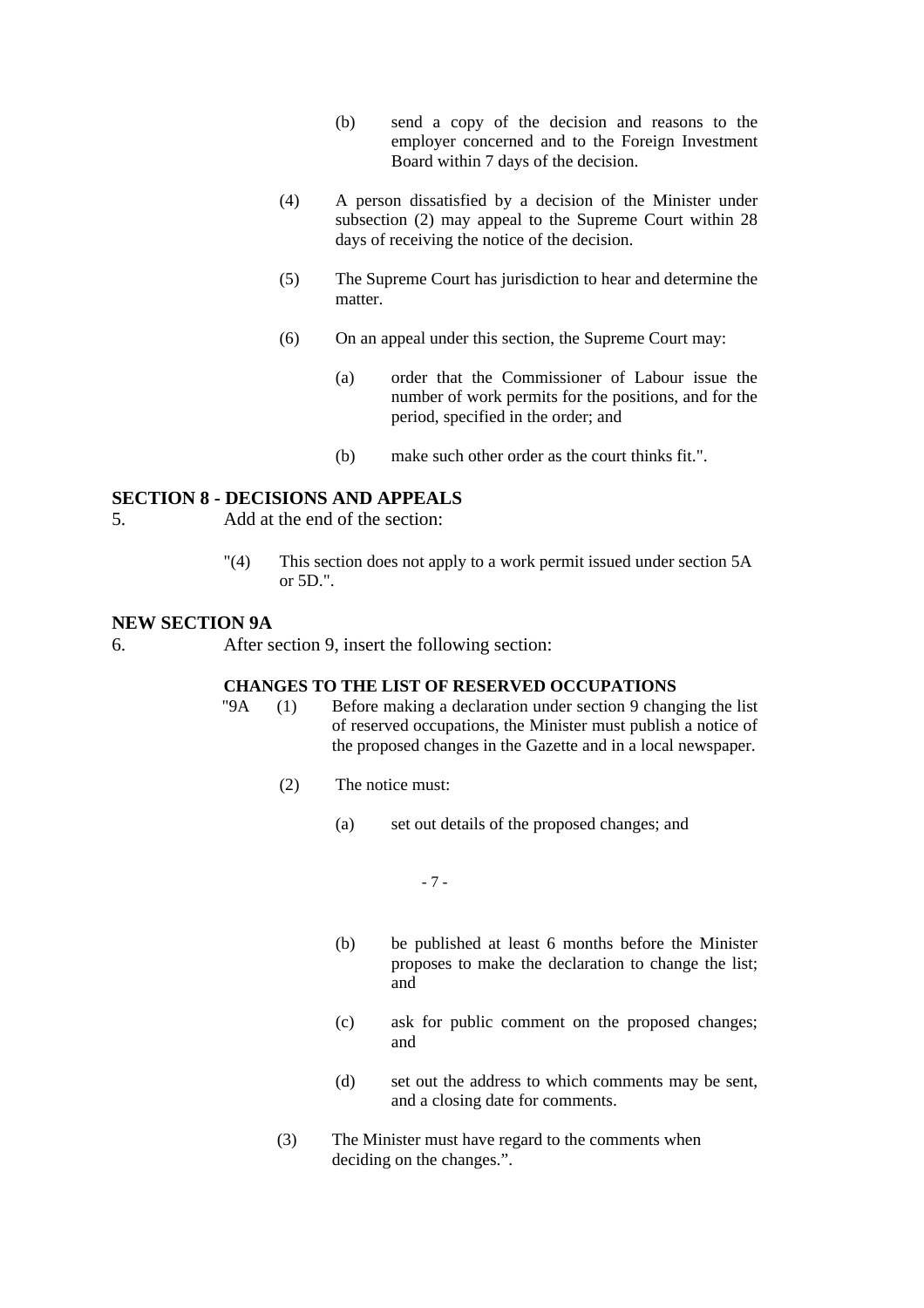#### **SECTION 10 - VOCATIONAL TRAINING**

- 7.Add at the end of the section:
	- "(3) This section does not apply to a work permit issued to a foreign investor under section 5A or 5D.".

## **SECTION 11 - SUBMISSION OF APPLICATIONS**

- 8.Insert after subsection 11(2) the following subsection:
	- "(3A) The district labour officer must transmit the application to the Commissioner of Labour within 7 days of receiving the application.".

### **COMMENCEMENT**

9.This Act commences on the same day the Foreign Investment Act 1998 commences.

# **REPUBLIC OF VANUATU**

# **LABOUR (WORK PERMITS) (AMENDMENT) ACT NO. 9 OF 1998**